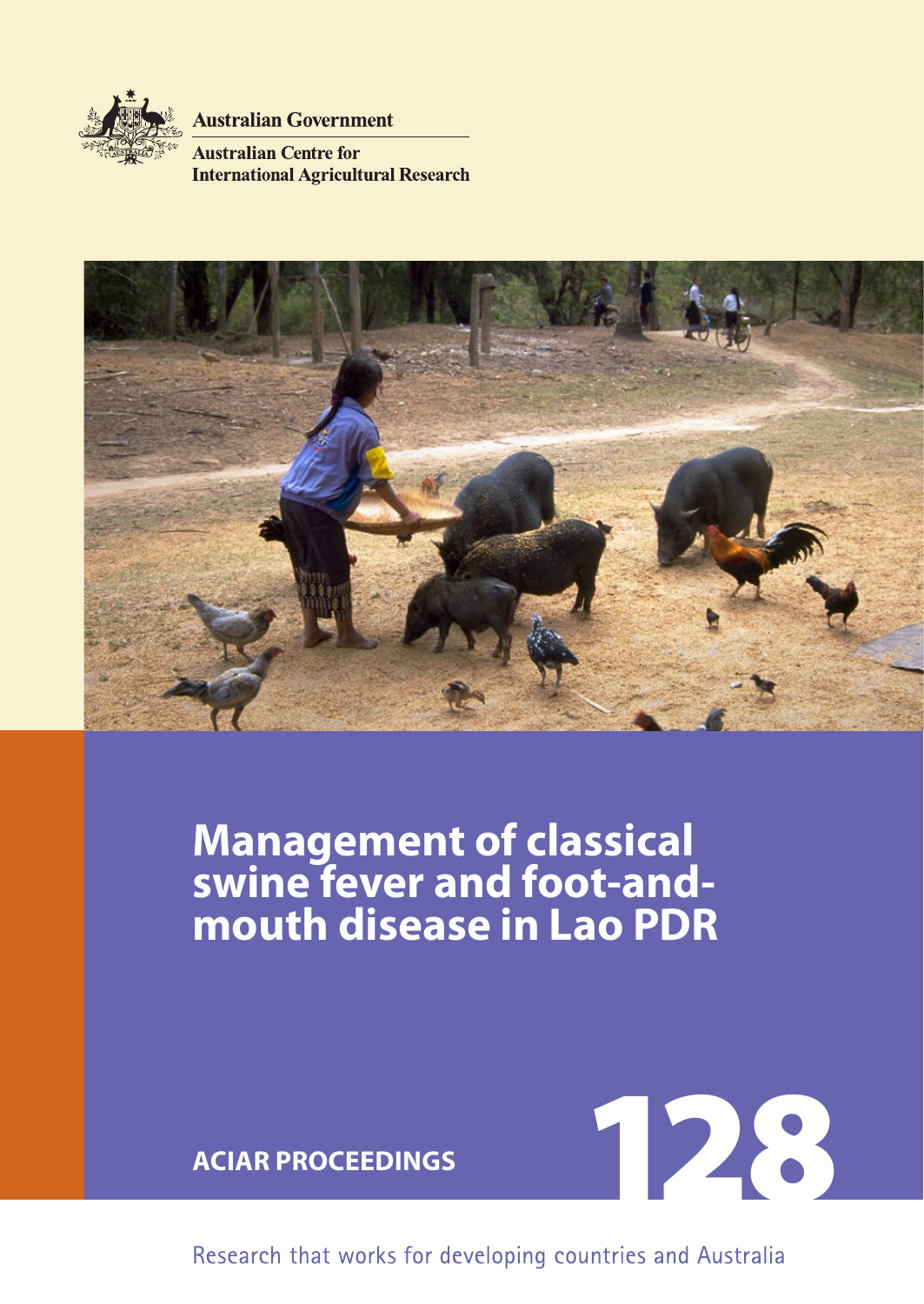# **Management of classical swine fever and foot-and-mouth disease in Lao PDR**

## **Proceedings of an international workshop held in Vientiane, Lao PDR, 20–21 November 2006**

*Editors*: J.V. Conlan, S.D. Blacksell, C.J. Morrissy and A. Colling



www.aciar.gov.au

2008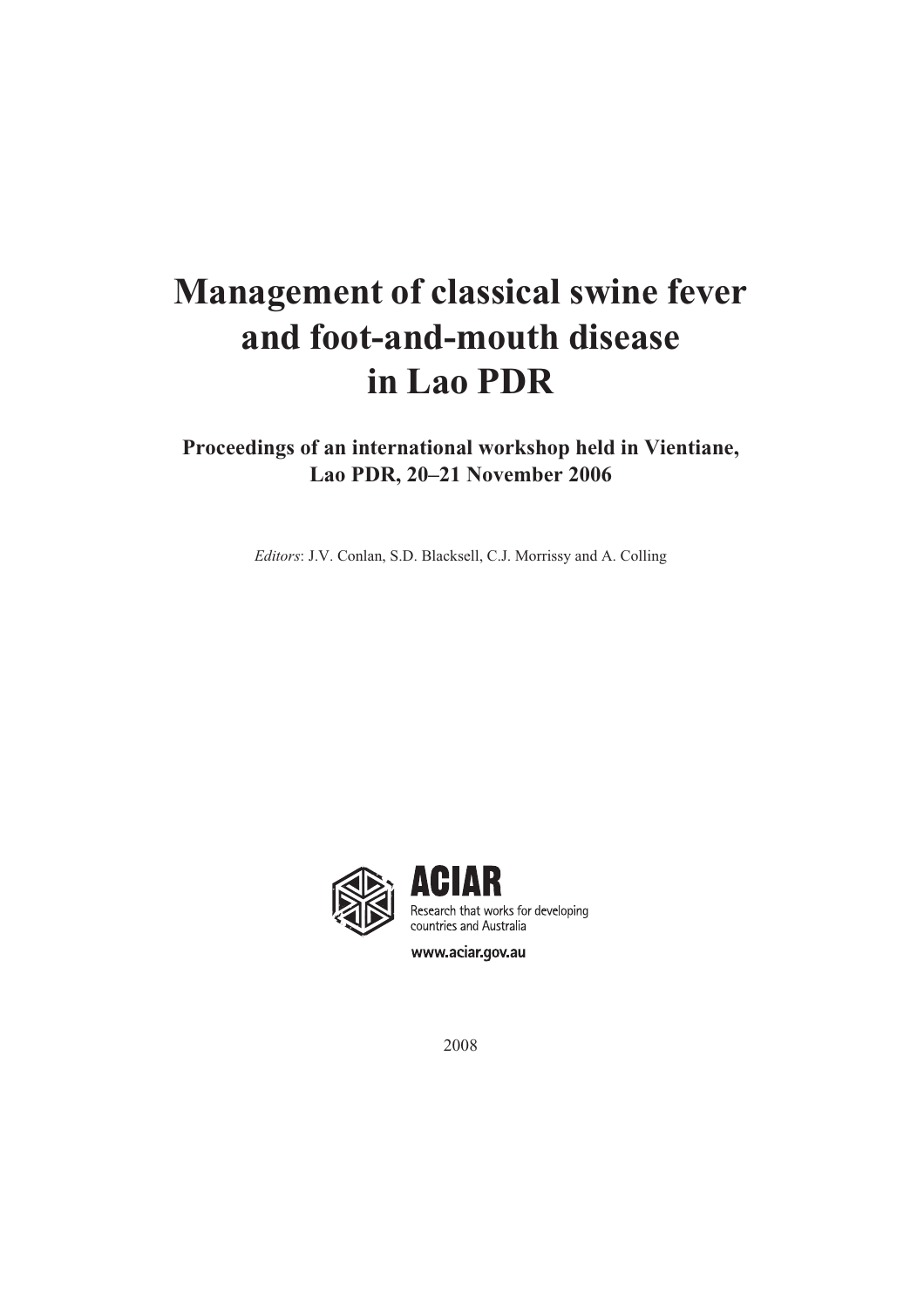The Australian Centre for International Agricultural Research (ACIAR) was established in June 1982 by an Act of the Australian Parliament. Its mandate is to help identify agricultural problems in developing countries and to commission collaborative research between Australian and developing country researchers in fields where Australia has a specific research competence.

Where trade names are used this constitutes neither endorsement of nor discrimination against any product by the Centre.

#### **ACIAR PROCEEDINGS SERIES**

This series of publications includes the full proceedings of research workshops or symposia organised or supported by ACIAR. Numbers in this series are distributed internationally to selected individuals and scientific institutions, and are also available from ACIAR's website at <www.aciar.gov.au>.

© Commonwealth of Australia 2008

This work is copyright. Apart from any use as permitted under the *Copyright Act 1968*[, no part may be reproduced by any process without prior written permission](http://www.ag.gov.au/cca)  from the Commonwealth. Requests and inquiries concerning reproduction and rights should be addressed to the Commonwealth Copyright Administration, [Attorney-General's Department, Robert Garran Offices, National Circuit, Barton](http://www.ag.gov.au/cca)  ACT 2600 or posted at <http://www.ag.gov.au/cca>.

Published by the Australian Centre for International Agricultural Research (ACIAR) GPO Box 1571, Canberra ACT 2601, Australia [Telephone: 61 2 6217 0500; email: <aciar@aciar.gov.au>](mailto:aciar@aciar.gov.au)

Conlan J.V., Blacksell S.D., Morrissy C.J. and Colling A. (eds) 2008. Management of classical swine fever and foot-and-mouth disease in Lao PDR. Proceedings of an international workshop held in Vientiane, Lao PDR, 20–21 November 2006. ACIAR Proceedings No. 128, 98 pp.

ISBN 978 1 921434 98 3 (print) ISBN 978 1 921434 99 0 (online)

Technical editing by Jo Mason, Mason Edit, Adelaide, Australia Design by Clarus Design Pty Ltd, Canberra, Australia Printing by Goanna Print, Canberra, Australia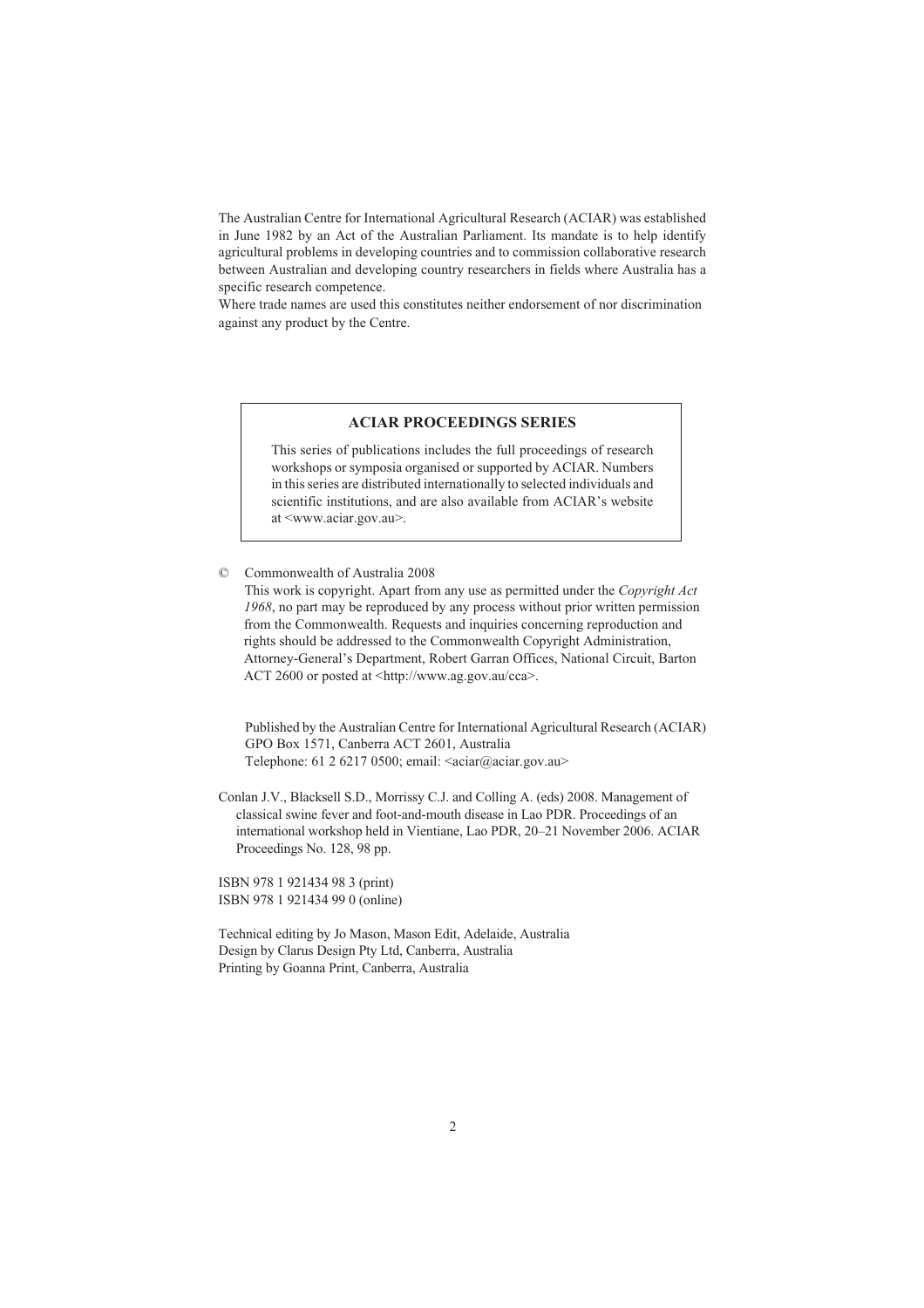## **Classical swine fever virus vaccine stability in Lao PDR**

### James Conlan<sup>1,2,3</sup>, Tess Vitesnik<sup>1,3</sup>, Syseng Khounsy<sup>1</sup>, Colin Wilks<sup>1,3</sup> **and Laurence Gleeson1,2**

#### *Abstract*

Classical swine fever (CSF) virus is a highly contagious but vaccine-preventable disease of swine. A locally produced lapinised C-strain vaccine is used to control CSF in Lao PDR; however, vaccine failure has been reported. The CSF vaccine is produced at the National Vaccine Production Centre (NVPC) as a freeze-dried rabbit spleen homogenate in a rubber stoppered glass vial and stored at –20 ˚C with a recommended shelf life of 1 year. This paper describes two studies to (i) determine the stability of the locally produced vaccine when stored at  $4\degree$ C and  $-20\degree$ C and (ii) determine if the vaccine elicits a protective immune response when delivered to village pigs under good transport conditions. The vaccine was found to be stable for only 4 months when stored at  $-20$  °C and for less than 3 months when stored at 4 °C. Under field conditions, vaccine stored at  $-20$  °C for 2 months and transported at temperatures less than 1 °C elicited an immune response in 89% of vaccinated pigs by day 35 and 100% of pigs by day 70 post vaccination.

#### **Introduction**

The control and management of classical swine fever (CSF) virus in an endemic country is reliant on rapid disease recognition and the use of an effective vaccine. Commercially available vaccines for CSF are widely available, the most common being live attenuated virus vaccines or subunit vaccines of the immunodominant E2 protein. The most effective live attenuated vaccines are based on wild-type virus strains and include the C-strain vaccine, the Japanese guinea-pig-exaltation-negative (GPE–) strain derived from the virulent ALD strain, the cell culture adapted Thiverval strain derived from the virulent Alfort strain (de Smit 2000; van Oirschot 2003) and the PAV-250 strain (de Smit 2000). Traditionally, Cstrain vaccine was produced from the organs of rabbits inoculated with a working seed (Terpstra et al. 1990). The C-strain virus has subsequently been adapted to cell culture systems for large-scale production of vaccine using the swine kidney cell line SK-6 (Terpstra et al. 1990) or minipig kidney (MPK) cells (Ferrari 1992; Rivero et al. 1988).

In Lao PDR the CSF vaccine is produced from the live attenuated C-strain virus from homogenised rabbit spleen and mesenteric lymph nodes freeze dried in the presence of stabilisers in a rubber stoppered vial (Khounsy et al. 2007). Only a small proportion of pigs are vaccinated in Lao PDR and vaccine failure has previously been documented and attributed to one or more of the following: (i) vaccine not viable at manufacture, (ii) inactivation due to incorrect storage and transport, (iii) incorrect administration of the vaccine or (iv) the presence of

<sup>1</sup> ACIAR Project AH/2003/001, National Animal Health Centre, Department of Livestock and Fisheries, Ministry of Agriculture and Forestry, Vientiane, Lao PDR <sup>2</sup> CSIRO Livestock Industries, PO Bag 24, Geelong

<sup>3220,</sup> Victoria, Australia <sup>3</sup> School of Veterinary Science, The University of

Melbourne, Parkville, Victoria, Australia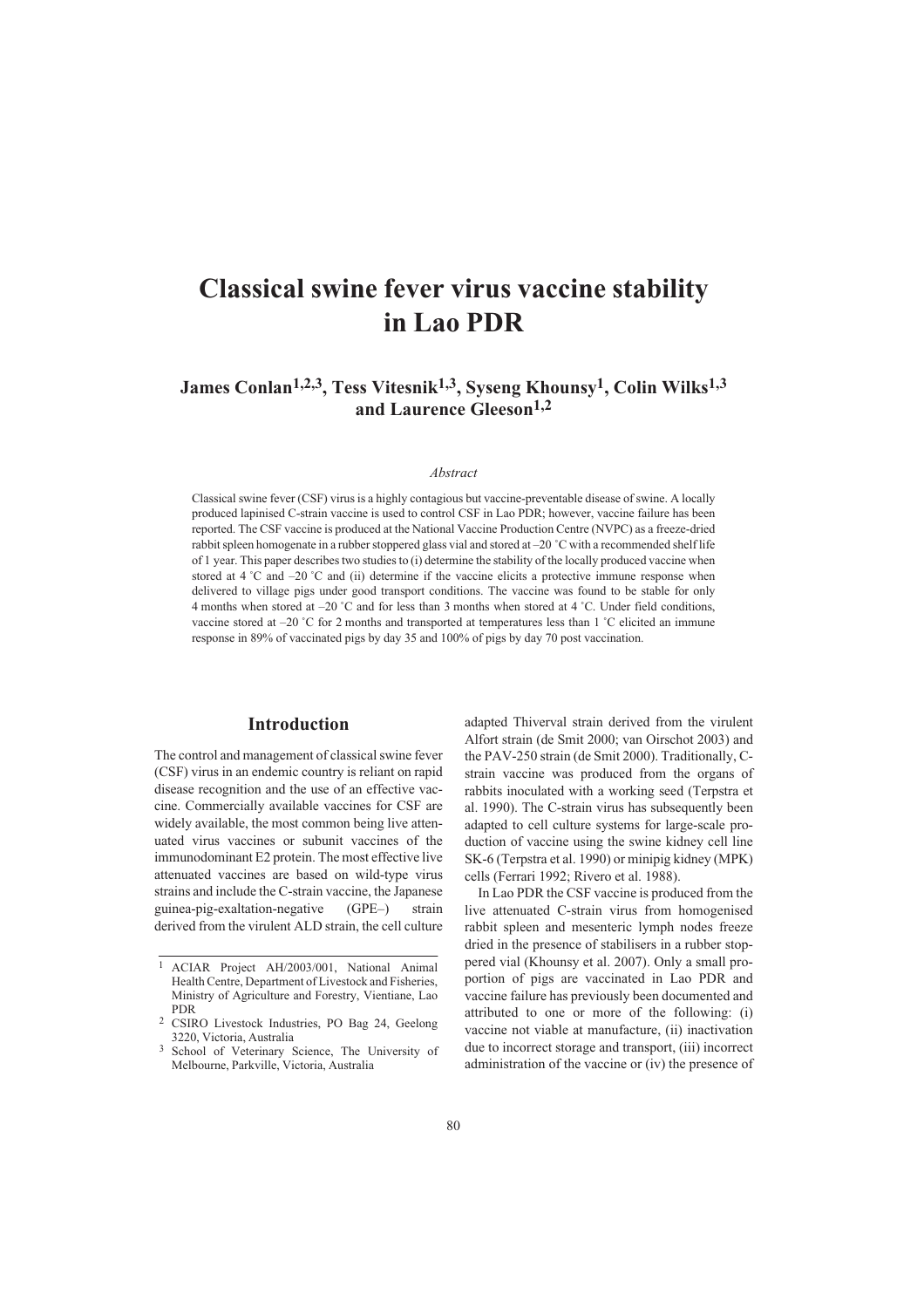maternally derived antibodies. The research presented in this paper specifically addresses the second factor, vaccine stability during transport and storage. The 'cold chain' in Lao PDR is perhaps the most important factor limiting the successful delivery of temperature-sensitive live virus vaccine that requires storage at  $-20$  °C. Figure 1 represents a descriptive model of the cold-chain limitations under ideal conditions, where several temperature fluctuations occur and storage at provincial and district levels is inadequate according to the manufacturer's recommendations.

To determine if the temperature fluctuations could be eliminated from the transport equation by storing vaccine at 4  $\rm{^{\circ}C}$  instead of  $-20$   $\rm{^{\circ}C}$ , the longterm stability of the vaccine was assessed at these two temperatures. Secondly, the ability of the vaccine to elicit a protective immune response in village pigs was assessed.

#### **Vaccine stability**

#### **Materials and method**

A single batch (05/2004) of the lapinised CSF Cstrain vaccine was procured from the National Vaccine Production Centre (NVPC) and transported on ice to the National Animal Health Centre (NAHC), Vientiane, Lao PDR. The vaccine batch was assessed by vaccinating four pigs that had been brought into the laboratory pens, allowed to acclimatise and treated with ivermectin and antibiotics to eliminate any infection. Two pigs were included as non-vaccinated controls.

One month after procuring the vaccine, an adequate volume of vaccine was stored at 4 °C and the remainder kept at –20 °C. Temperature was monitored for both lots of vaccine using a temperature logger (Thermocron, OnSolution, Australia) at 20 minute intervals. After 3 months' storage at 4 °C, one group of four pigs was vaccinated with vaccine stored at 4 °C and a second group with vaccine stored at –20 °C for 4 months, and one unvaccinated pig was included as a control. As above, pigs were treated with ivermectin and antibiotics to eliminate infection prior to vaccination. After 4 months' storage at 4 °C, the above protocol was repeated. Pigs were bled on days 0, 10, 14, 21 and 28 post vaccination (pv) to monitor neutralising antibody titre by the neutralising peroxidase linked assay (NPLA) (OIE 2004).

#### **Results**

Vaccine stored frozen during the experiment was held at an average temperature of  $-18.28$  °C with a standard deviation of 1.28. Vaccine stored in the refrigerator was held at an average temperature of 4.34 °C with a standard deviation of 0.73.

All pigs vaccinated during the pre-trial assessment of batch number 05/2004 were CSF antibody negative on day 0 and all four vaccinated pigs were



**Figure 1.** Conceptual model of CSF vaccine delivery in Lao PDR. The blue line represents adequate temperature and the red line represents substandard storage temperatures. PAFO = Provincial Agriculture and Forestry Office; DAFO = District Agriculture and Forestry Office. Storage times at PAFO and DAFO can be variable, depending on demand for vaccine.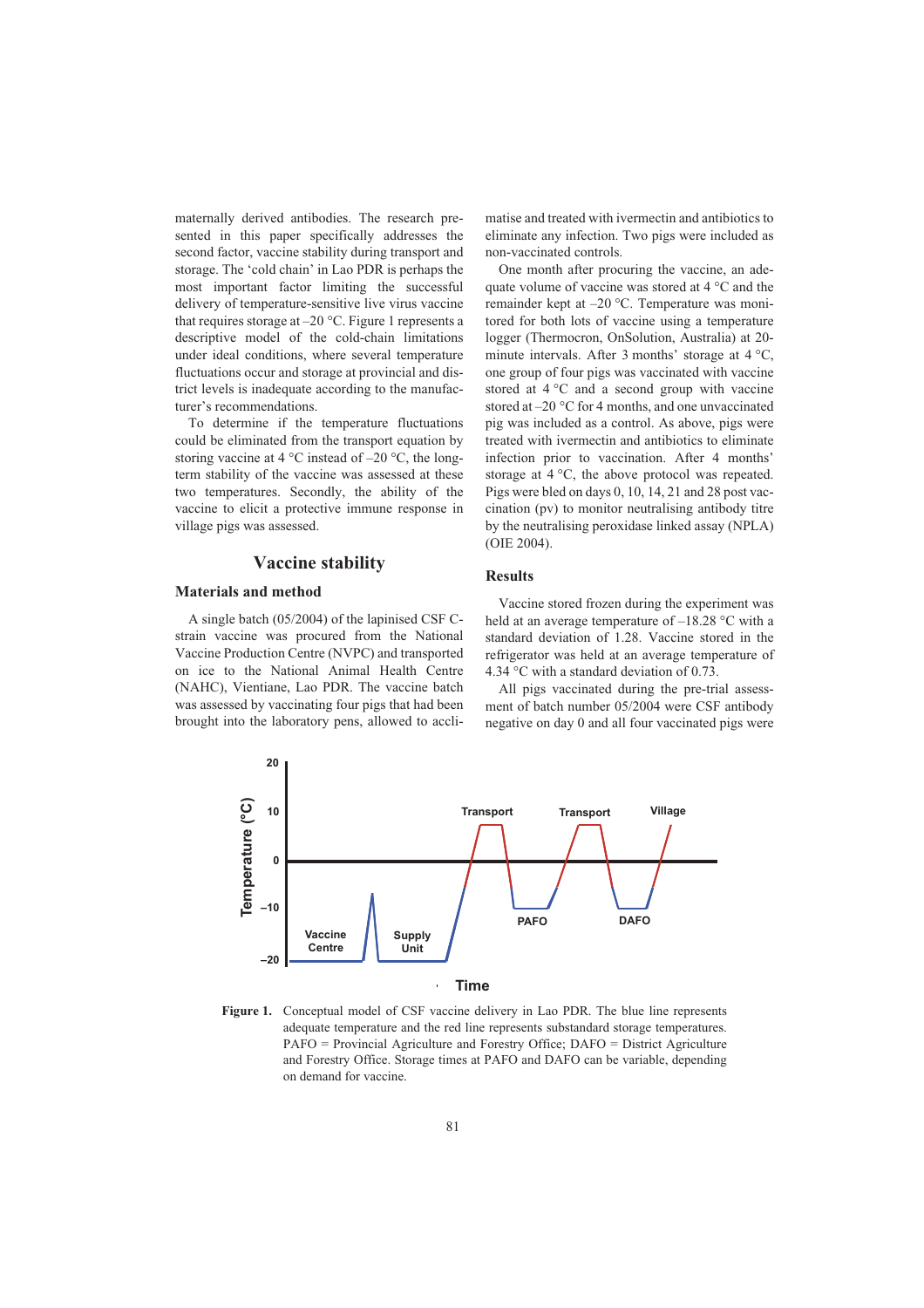positive for the presence of CSF virus neutralising antibodies on day 35 pv, with a median titre of 1:44 (range 1:32–1:44). The median antibody titre on day 28 pv was 1:32 (range 1:22–1:32). Antibodies were first detected in one pig on day 10 pv, three pigs on day 14 pv and all pigs on day 21 pv.

For the pigs vaccinated with vaccine stored at 4 °C for 3 months, the median neutralising antibody titre was 1:4 (n=4; range 1:4-1:32); no significant difference could be demonstrated in comparison to the pre-trial assessment (Fisher Exact Test, p=0.07) due to the small sample number. However, storage at 4 °C for 3 months was four times more likely to result in vaccine failure than new vaccine (risk ratio=4, 95%CI: 0.73–21.84). For the pigs vaccinated with vaccine stored at 4 ˚C for 4 months, the median neutralising antibody titre was 1:4 (n=4; range 0–1:8), a significant difference when compared to new vaccine (Fisher Exact Test, p=0.01).

For the pigs vaccinated with vaccine stored for 4 months at  $-20$  °C, the median neutralising antibody titre was  $1:36$  (n=4; range 0–1:352); no significant difference could be demonstrated in comparison to the pre-trial assessment (Fisher Exact Test, p=0.5) and the risk of failure after storage for 4 months at  $-20$  °C was low (risk ratio=1.33; 95%CI: 0.76–2.35). For the pigs vaccinated with vaccine stored at –20 °C for 5 months, the median neutralising antibody titre was 1:4 (n=3; range 0– 1:8), a significant difference when compared to new vaccine (Fisher Exact Test, p=0.01). One of the four pigs in this final group died during the experiment and no CSF virus antigen was detected in its organs.

#### **Discussion**

The cold chain for the delivery of frozen vaccine in Lao PDR is poor; as a result, the delivery of frozen vaccine to village pigs requires several freeze–thaw cycles and substandard storage temperatures. It is well recognised that CSF virus is adversely affected by temperature fluctuations such as repeated freezing and thawing. The principal aim of this research was, therefore, to determine if the locally produced CSF vaccine could be stored at 4 °C for prolonged periods of time and remain immunogenic. An added component of this research was one of quality assurance—determining an estimate of vaccine shelf life when stored at –20 °C.

The results of this study show that, for this batch at least, the vaccine cannot be stored at  $4^{\circ}$ C for extended periods of time and remain viable. After 3 months' storage at 4 °C at the NAHC with no temperature fluctuations, the vaccine was not able to elicit a good immune response in test animals. Somewhat surprisingly, this study found that the vaccine is not stable for at least as long as the manufacturer recommended. The vaccine was still viable after 4 months' storage at  $-20$  °C but was unable to elicit a good immune response in test animals when stored for 5 months. This experiment was conducted under ideal conditions of storage and transport; it is anticipated that under field conditions the vaccine stability would be even less. Many provincial and district vaccine storage freezers are unable to maintain temperatures in the range of  $-15 \degree C$  to  $-20 \degree C$ . To navigate through the constraints of delivering a quality CSF vaccine to a village pig, a great deal of planning will be required on the part of the Lao animal health service. More research and investment is required to address the quality of CSF vaccine produced at the NVPC and its subsequent delivery to village farms.

#### **Vaccine delivery at the village level**

#### **Material and methods**

Two villages in Bolikhan district, Bolikhamxay province, were selected for this study. Thirty CSF vaccine vials (300 doses) were procured from the NVPC (batch number: 03/2006) and stored frozen at the NAHC for approximately 2 months. The vaccine was transported in an ice box to the selected villages and the temperature was monitored throughout with a temperature logger (Thermocron, OnSolution, Australia) at 20-minute intervals.

All pigs in the villages were vaccinated (excluding pregnant sows and piglets <1 week of age). Blood samples for serology were collected from 10 pigs in each village prior to vaccination and again 35 and 70 days post vaccination. Sera were tested in the complex trapping blocking (CTB)- ELISA at the NAHC, and a portion of the samples were also sent to the CSIRO Australian Animal Health Laboratory (AAHL), Geelong, Australia, for testing by the NPLA and Ceditest (CEDI Diagnostics, the Netherlands) for CSF antibody.

#### **Results**

The average storage temperature at the NAHC over the 2 months prior to vaccination was –21.2 °C (standard deviation: 1.8). During transport to the village, the temperature within the icebox was main